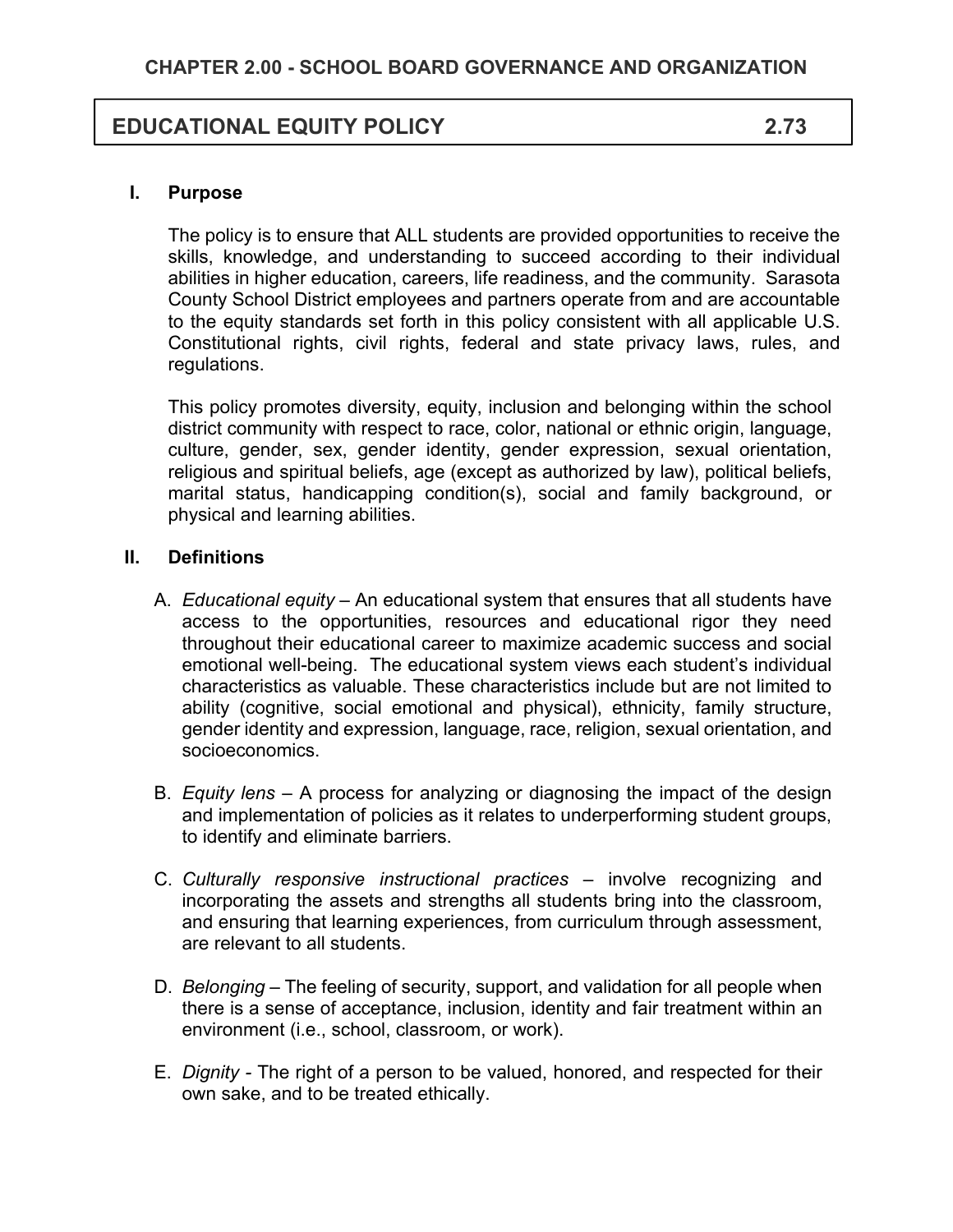## **CHAPTER 2.00 - SCHOOL BOARD GOVERNANCE AND ORGANIZATION**

Page 1 of 4 SARASOTA 2.73

#### **III. Desired Outcomes**

Sarasota County Schools is committed to ensuring equal and equitable opportunity and access to our classrooms, programs, services, and resources.

#### **IV. Professional Learning**

- A. The District will ensure that professional learning and educator resources include a focus on creating inclusive learning environments in which all students and families have a sense of belonging by honoring the dignity of each person.
- B. The District will provide opportunities for all Sarasota County School District personnel to complete professional development and learning experiences that build personal, professional, and organizational capacity to understand the impact of educational equity and inequity within our district.
- **C.** The District will provide evidence-based professional learning with a focus on understanding and teaching diverse populations using an equity lens. Administrators and teachers will collaborate to develop and implement culturally responsive instructional practices that are effective for students of all backgrounds and abilities.

# **V. District-Wide Student Support**

- A. The District will continue to have high expectations for all students and strive to close the achievement gap by accelerating the learning of the lower performing students through its commitment to allocating and aligning resources, interventions, and programs to student needs as indicated within the strategies and metrics of Goals 1 and 2 of the Strategic Plan.
- B. The District will provide leadership that is committed to identifying and working to bring resolutions to disparities and disproportionalities in practices to positively impact the academic and social emotional success of all students and staff.
- C. The District will select and develop instructional materials that are historically accurate and represent the experiences of the diverse school community in accordance with FS1003. 42.
- D. The District will ensure that the students and families have access to the information necessary for them to successfully navigate the school system, including access to information about resources, opportunities, and policies in appropriate languages and trainings for students and families.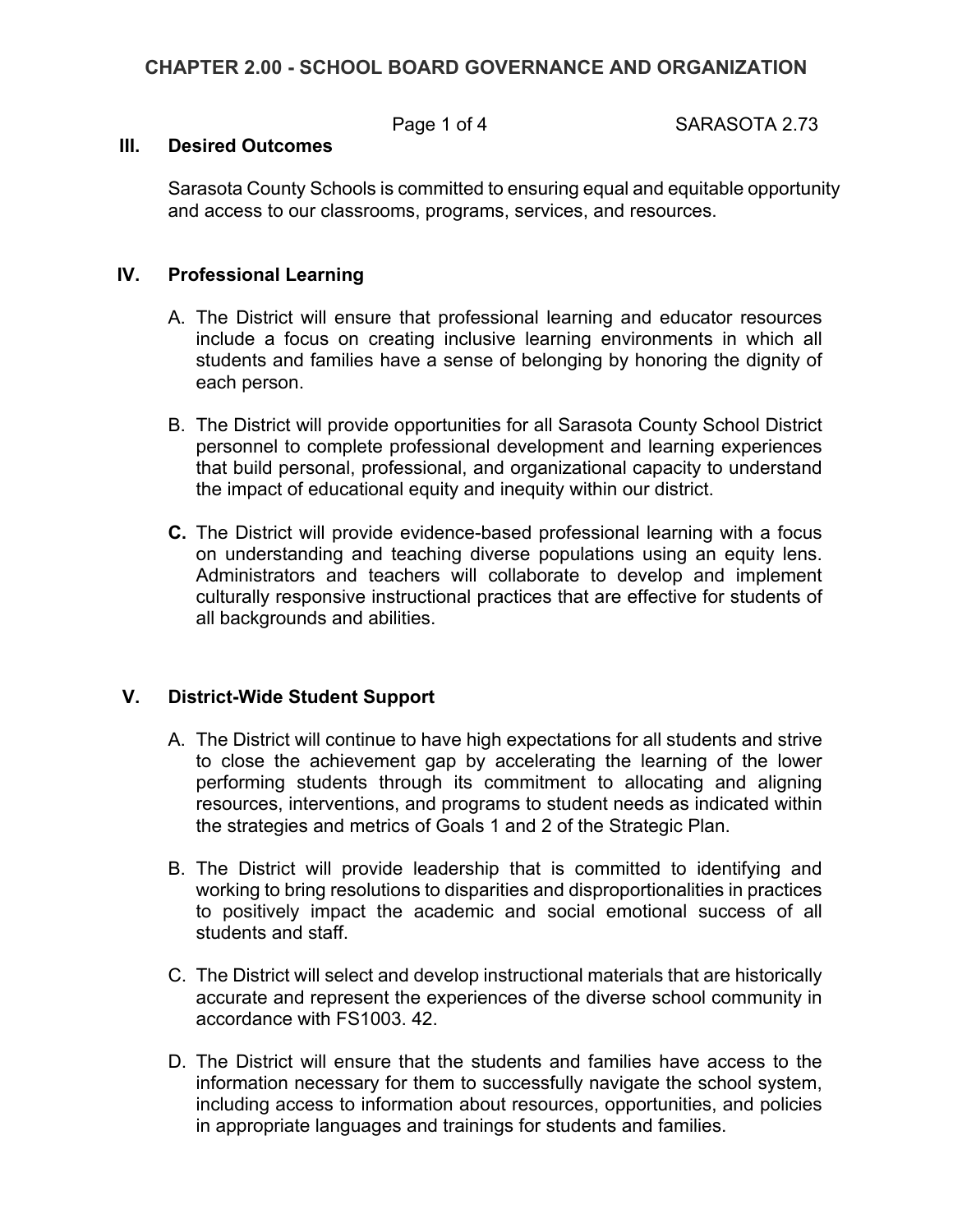## **CHAPTER 2.00 - SCHOOL BOARD GOVERNANCE AND ORGANIZATION**

Page 2 of 4 SARASOTA 2.73

## **VI. Data**

- A. The District, through the analysis of FLDOE Educational Equity Update Report, and systemwide disaggregated district data, will identify and address systemic deficiencies that create gaps in academic achievement, as well as any disproportionality in student discipline and placement in special education programs, and disparities in access to gifted and accelerated coursework including AICE, IB, and AP programs. Results will be communicated in a transparent and accessible manner to all stakeholders, and a plan will be developed to mitigate and specifically address inequities.
- B. The District will continuously examine its practices, policies and procedures to understand the impact on existing outcome disparities and develop solutions so that every student and staff member is able to thrive.

#### **VII. Recruitment, Retention, and Hiring**

The District will continuously reevaluate recruitment procedures, update job descriptions, and strive to recruit and retain highly qualified administrators, teachers, and support staff who reflect the racially and culturally diverse community of Sarasota County Schools, as mandated by the FLDOE Educational Equity Update Report, and as defined in the strategies and metrics of Goal 3 within the Strategic Plan.

#### **VIII. Community Partners**

- A. The District will encourage and develop collaborative partnerships with families, students, and communities to continuously examine issues related to inequity in our schools and district.
- B. The District will provide ongoing and open communication to keep all stakeholders informed of the District's strategic plan and progress toward embedding equity and cultural competence in educational practices.

#### **IX. Equity Committee**

A. The District's Equity Committee will work collaboratively with the Director of Innovation and Equity to address concerns with respect to equity, diversity and inclusion issues within the school district. The Equity Committee will represent school community concerns related to equal and equitable educational opportunities and serve as liaison between parents/students/community members and the school district relative to